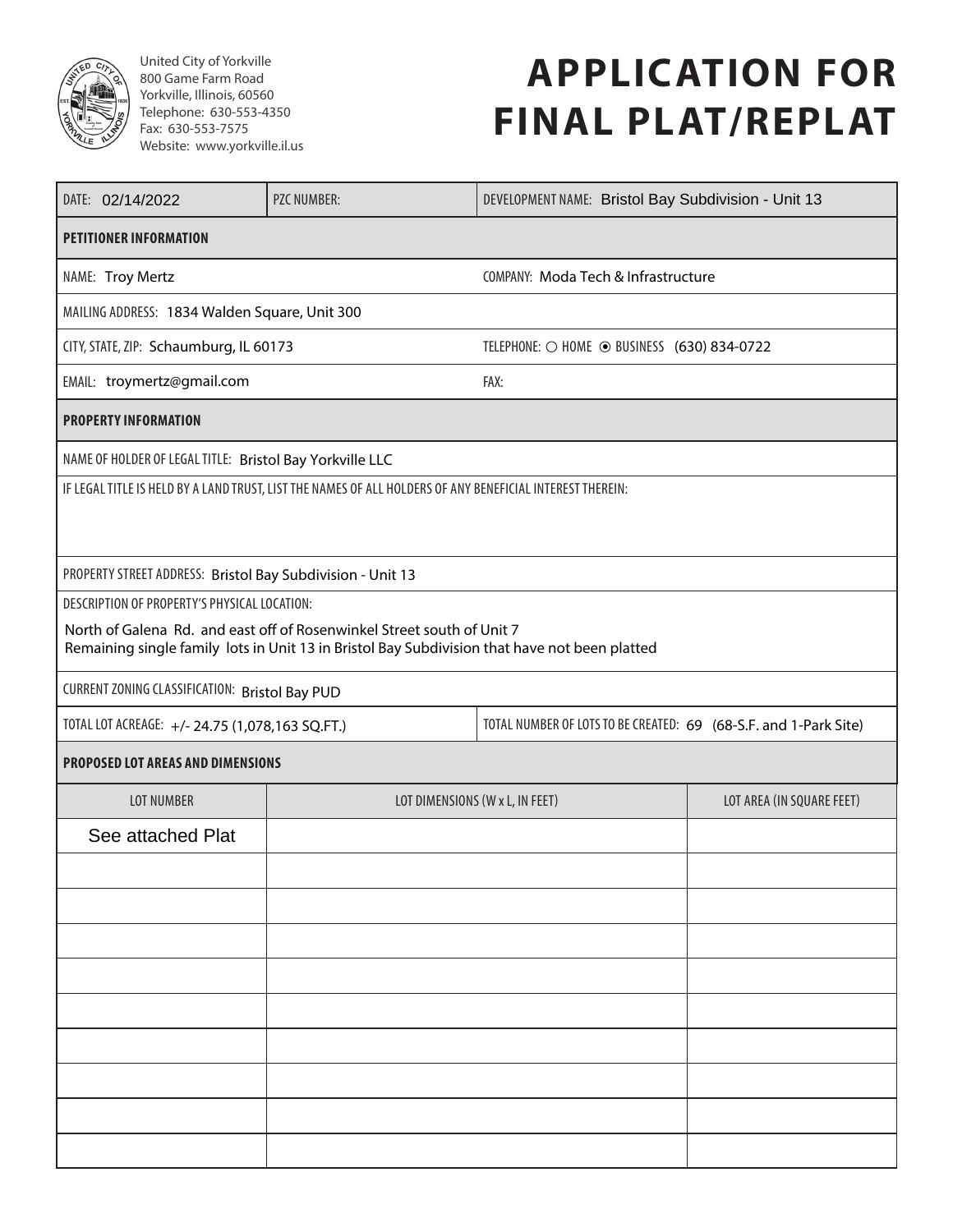

United City of Yorkville 800 Game Farm Road Yorkville, Illinois, 60560 Telephone: 630-553-4350 Fax: 630-553-7575 Website: www.yorkville.il.us

# **APPLICATION FOR FINAL PLAT/REPLAT**

| <b>ATTORNEY INFORMATION</b>                                                                                 |                                              |
|-------------------------------------------------------------------------------------------------------------|----------------------------------------------|
| NAME: Thomas R. Burney                                                                                      | COMPANY: Law Office of Thomas R. Burney, LLC |
| MAILING ADDRESS: 40 Brink Street                                                                            |                                              |
| CITY, STATE, ZIP: Crystal Lake, IL 60014                                                                    | TELEPHONE: (815) 459-8800                    |
| EMAIL: tburney@zcwlaw.com                                                                                   | FAX: (815) 459-8429                          |
| <b>ENGINEER INFORMATION</b>                                                                                 |                                              |
| NAME: David Schultz                                                                                         | COMPANY: HR GREEN INC.                       |
| MAILING ADDRESS: 2363 Sequoia Drive   Suite 101                                                             |                                              |
| CITY, STATE, ZIP: Aurora, IL 60506                                                                          | TELEPHONE: (630) 708-5002                    |
| EMAIL: dschultz@hrgreen.com                                                                                 | FAX:                                         |
| <b>LAND PLANNER/SURVEYOR INFORMATION</b>                                                                    |                                              |
| NAME: Bernie Bauer                                                                                          | COMPANY: HR GREEN IINC.                      |
| MAILING ADDRESS: 2363 Sequoia Drive   Suite 101                                                             |                                              |
| CITY, STATE, ZIP: Aurora, IL 60506                                                                          | TELEPHONE: (630) 708-5033                    |
| EMAIL: bbauer@hrgreen.com                                                                                   | FAX:                                         |
| <b>ATTACHMENTS</b>                                                                                          |                                              |
| Petitioner must attach a legal description of the property to this application and title it as "Exhibit A". |                                              |

#### **AGREEMENT**

I VERIFY THAT ALL THE INFORMATION IN THIS APPLICATION IS TRUE TO THE BEST OF MY KNOWLEDGE. I UNDERSTAND AND ACCEPT ALL REQUIREMENTS AND FEES AS OUTLINED AS WELL AS ANY INCURRED ADMINISTRATIVE AND PLANNING CONSULTANT FEES WHICH MUST BE CURRENT BEFORE THIS PROJECT CAN PROCEED TO THE NEXT SCHEDULED COMMITTEE MEETING.

I UNDERSTAND ALL OF THE INFORMATION PRESENTED IN THIS DOCUMENT AND UNDERSTAND THAT IF AN APPLICATION BECOMES DORMANT IT IS THROUGH MY OWN FAULT AND I MUST THEREFORE FOLLOW THE REQUIREMENTS OUTLINED ABOVE.

2-17-2022

PETITIONER SIGNATURE

OWNER HEREBY AUTHORIZES THE PETITIONER TO PURSUE THE APPROPRIATE ENTITLEMENTS ON THE PROPERTY.

2-17-2022

OWNER SIGNATURE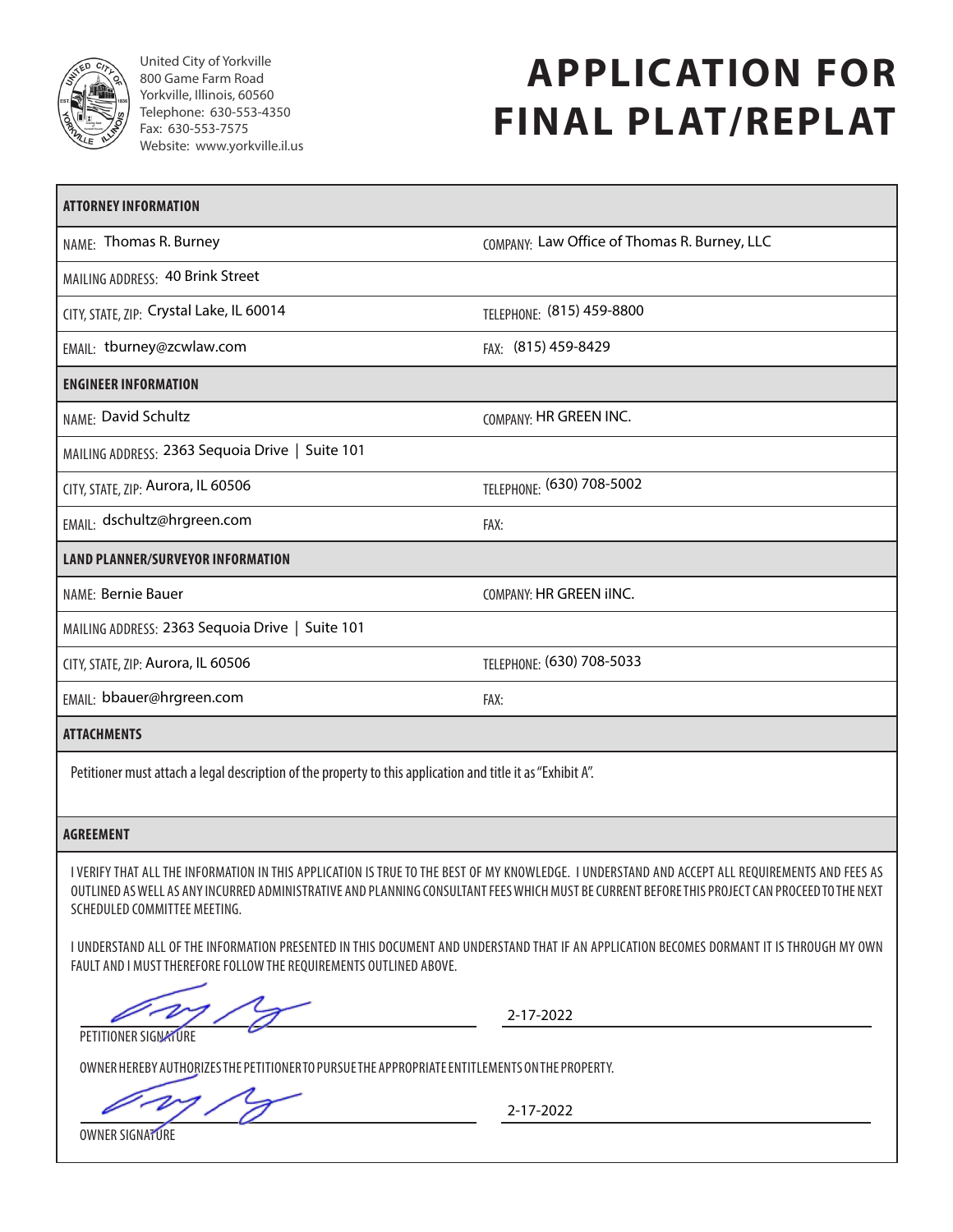

United City of Yorkville 800 Game Farm Road Yorkville, Illinois, 60560 Telephone: 630-553-4350 Fax: 630-553-7575 Website: www.yorkville.il.us

### **APPLICANT DEPOSIT ACCOUNT/ ACKNOWLEDGMENT OF FINANCIAL RESPONSIBILITY**

| <b>PROJECT</b> | FUND ACCOUNT | PROPERTY ADDRESS:                        |
|----------------|--------------|------------------------------------------|
| NAME:          | NUMBER:      | <b>Bristol Bay Subdivision - Unit 13</b> |

#### **PETITIONER DEPOSIT ACCOUNT FUND:**

It is the policy of the United City of Yorkville to require any petitioner seeking approval on a project or entitlement request to establish a Petitioner Deposit Account Fund to cover all actual expenses occurred as a result of processing such applications and requests. Typical requests requiring the establishment of a Petitioner Deposit Account Fund include, but are not limited to, plan review of development approvals/engineering permits. Deposit account funds may also be used to cover costs for services related to legal fees, engineering and other plan reviews, processing of other governmental applications, recording fees and other outside coordination and consulting fees. Each fund account is established with an initial deposit based upon the estimated cost for services provided in the **INVOICE & WORKSHEET PETITION APPLICATION**. This initial deposit is drawn against to pay for these services related to the project or request. Periodically throughout the project review/approval process, the Financially Responsible Party will receive an invoice reflecting the charges made against the account. At any time the balance of the fund account fall below ten percent (10%) of the original deposit amount, the Financially Responsible Party will receive an invoice requesting additional funds equal to one-hundred percent (100%) of the initial deposit if subsequent reviews/fees related to the project are required. In the event that a deposit account is not immediately replenished, review by the administrative staff, consultants, boards and commissions may be suspended until the account is fully replenished. If additional funds remain in the deposit account at the completion of the project, the city will refund the balance to the Financially Responsible Party. A written request must be submitted by the Financially Responsible Party to the city by the 15th of the month in order for the refund check to be processed and distributed by the 15th of the following month. All refund checks will be made payable to the Financially Responsible Party and mailed to the address provided when the account was established.

### **ACKNOWLEDGMENT OF FINANCIAL RESPONSIBILITY**

| NAME: Troy Mertz                              | COMPANY: Moda Tech & Infrastructure |
|-----------------------------------------------|-------------------------------------|
| MAILING ADDRESS: 1834 Walden Square, Unit 300 |                                     |
| CITY, STATE, ZIP: Schaumburg, IL 60173        | TELEPHONE: (630) 834-0722           |
| EMAIL: troymertz@gmail.com                    | FAX:                                |

#### **FINANCIALLY RESPONSIBLE PARTY:**

I acknowledge and understand that as the Financially Responsible Party, expenses may exceed the estimated initial deposit and, when requested by the United City of Yorkville, I will provide additional funds to maintain the required account balance. Further, the sale or other disposition of the property does not relieve the individual or Company/Corporation of their obligation to maintain a positive balance in the fund account, unless the United City of Yorkville approves a Change of Responsible Party and transfer of funds. Should the account go into deficit, all City work may stop until the requested replenishment deposit is received.

| <b>Troy Mertz</b> | President    |
|-------------------|--------------|
| PRINT NAME        | <b>TITLE</b> |
|                   | 2-17-2022    |
| SIGNATURE*        | <b>DATE</b>  |

*\*The name of the individual and the person who signs this declaration must be the same. If a corporation is listed, a corporate officer must sign the declaration (President, Vice-President, Chairman, Secretary or Treasurer)*

| <b>INITIAL ENGINEERING/LEGAL DEPOSIT TOTALS</b>                                                                                                                                                                 |                                             |                                                                                                                       |                               |  |  |  |
|-----------------------------------------------------------------------------------------------------------------------------------------------------------------------------------------------------------------|---------------------------------------------|-----------------------------------------------------------------------------------------------------------------------|-------------------------------|--|--|--|
| ENGINEERING DEPOSITS:<br>Up to one (1) acre<br>Over one (1) acre, but less than ten (10) acres<br>Over ten (10) acres, but less than forty (40) acres<br>Over forty (40) acres, but less than one hundred (100) | \$5,000<br>\$10,000<br>\$15,000<br>\$20,000 | LEGAL DEPOSITS:<br>Less than two (2) acres<br>Over two (2) acres, but less than ten (10) acres<br>Over ten (10) acres | \$1,000<br>\$2,500<br>\$5,000 |  |  |  |
| In excess of one hundred (100.00) acres                                                                                                                                                                         | \$25,000                                    |                                                                                                                       |                               |  |  |  |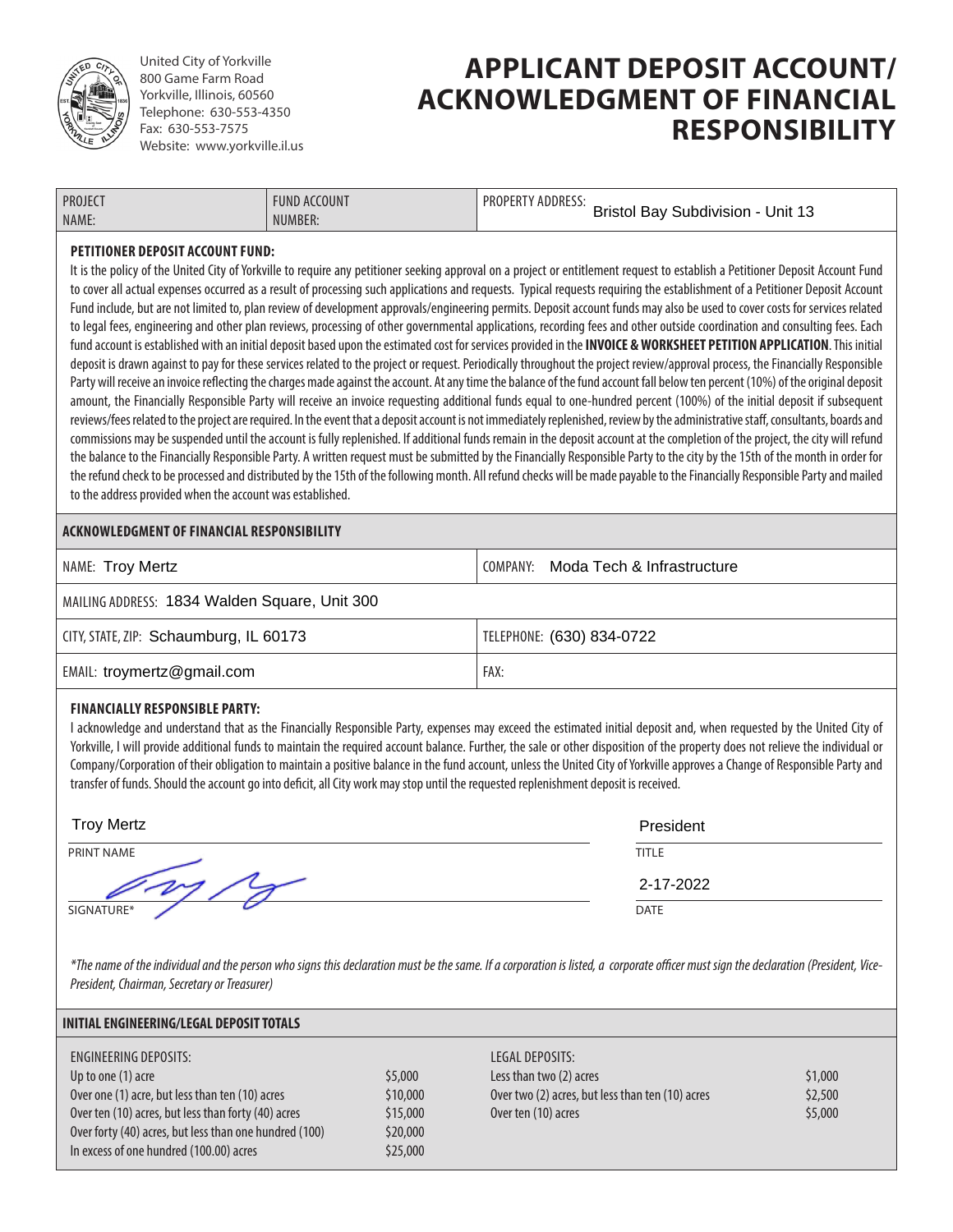#### **EXHIBIT A:**

#### **BRISTOL BAY – UNIT 13 LEGAL DESCRIPTION**

THAT PART OF THE SOUTHEAST QUARTER OF SECTION 4, AND PART OF THE NORTHEAST QUARTER OF SECTION 9, TOWNSHIP 37 NORTH, RANGE 7 EAST OF THE THIRD PRINCIPAL MERIDIAN, DESCRIBED AS FOLLOWS: BEGINNING AT THE NORTHWEST CORNER OF LOT 1685 OF BRISTOL BAY P.U.D. UNIT 1, ACCORDING TO THE PLAT THEREOF RECORDED DECEMBER 21, 2005 AS DOCUMENT NO. 200500039532; THENCE NORTH 87 DEGREES 42 MINUTES 08 SECONDS EAST, ALONG THE NORTH LINE OF SAID LOT 1685, 115.27 FEET TO A BEND IN SAID NORTH LINE; THENCE SOUTH 75 DEGREES 29 MINUTES 39 SECONDS EAST, ALONG SAID NORTH LINE, 208.25 FEET TO THE NORTHEAST CORNER OF SAID LOT 1685 AND THE EASTERLY LINE OF THE LANDS DESCRIBED IN DOC. 200500015019; THENCE NORTH 14 DEGREES 46 MINUTES 21 SECONDS EAST, 539.21 FEET TO A CORNER OF SAID LANDS; THENCE SOUTH 75 DEGREES 13 MINUTES 39 SECONDS EAST, ALONG A SOUTHERLY LINE OF SAID LANDS, SAID SOUTHERLY LINE BEING PARALLEL WITH THE NORTHERLY RIGHT OF WAY LINE OF GALENA ROAD, 670.00 FEET; THENCE ALONG THE FOLLOWING TWELVE (12) COURSES, BEING ALONG THE EASTERLY LINE OF SAID LANDS; (1) NORTH 14 DEGREES 46 MINUTES 21 SECONDS EAST, PERPENDICULAR TO THE LAST DESCRIBED COURSE, 133.15 FEET; (2) NORTHEASTERLY ALONG A NON-TANGENTIAL CURVE TO THE LEFT WITH A RADIUS OF 66.00 FEET AND A CHORD BEARING OF NORTH 26 DEGREES 02 MINUTES 38 SECONDS EAST, AN ARC LENGTH OF 140.44 FEET; (3) NORTH 14 DEGREES 46 MINUTES 21 SECONDS EAST, 145.67 FEET; (4) NORTH 75 DEGREES 13 MINUTES 39 SECONDS WEST, PERPENDICULAR TO THE LAST DESCRIBED COURSE, 70.00 FEET; (5) NORTH 02 DEGREES 56 MINUTES 50 SECONDS WEST, 79.37 FEET; (6) NORTH 09 DEGREES 46 MINUTES 58 SECONDS EAST, 77.05 FEET; (7) NORTH 05 DEGREES 56 MINUTES 12 SECONDS EAST, 77.05 FEET; (8) NORTH 02 DEGREES 05 MINUTES 26 SECONDS EAST, 77.05 FEET; (9) NORTH 01 DEGREES 45 MINUTES 20 SECONDS WEST, 77.05 FEET; (10) NORTH 05 DEGREES 36 MINUTES 06 SECONDS WEST, 77.05 FEET; (11) NORTH 09 DEGREES 26 MINUTES 52 SECONDS WEST, 77.05 FEET; (12) NORTH 13 DEGREES 17 MINUTES 38 SECONDS WEST, 77.05 FEET TO THE SOUTHEAST CORNER OF LOT 1041 OF BRISTOL BAY P.U.D. UNIT 7, ACCORDING TO THE PLAT THEREOF RECORDED DECEMBER 21, 2005, AS DOCUMENT NUMBER 200500039538; THENCE ALONG THE FOLLOWING THIRTY-THREE (33) COURSES BEING ALONG THE SOUTHERLY LINE AND WESTERLY LINE OF SAID BRISTOL BAY P.U.D. UNIT 7; (1) SOUTH 74 DEGREES 46 MINUTES 59 SECONDS WEST, 135.00 FEET; (2) SOUTH 64 DEGREES 37 MINUTES 29 SECONDS WEST, 93.85 FEET; (3) SOUTH 73 DEGREES 45 MINUTES 42 SECONDS WEST, 36.17 FEET; (4) SOUTHWESTERLY ALONG A CURVE TO THE RIGHT WITH A RADIUS OF 1028.00 FEET AND A CHORD BEARING OF SOUTH 75 DEGREES 41 MINUTES 46 SECONDS WEST, AN ARC LENGTH OF 69.41 FEET; (5) SOUTH 12 DEGREES 22 MINUTES 10 SECONDS EAST, 83.52 FEET; (6) SOUTH 05 DEGREES 51 MINUTES 10 SECONDS EAST, 67.52 FEET; (7) SOUTH 01 DEGREES 06 MINUTES 59 SECONDS EAST, 67.52 FEET; (8) SOUTH 03 DEGREES 37 MINUTES 13 SECONDS WEST, 67.52 FEET; (9) SOUTH 08 DEGREES 21 MINUTES 24 SECONDS WEST, 67.52 FEET; (10) SOUTH 26 DEGREES 14 MINUTES 21 SECONDS WEST, 140.66 FEET; (11) NORTH 75 DEGREES 13 MINUTES 39 SECONDS WEST, 140.00 FEET; (12) NORTH 74 DEGREES 29 MINUTES 33 SECONDS WEST, 67.35 FEET; (13) NORTH 62 DEGREES 11 MINUTES 15 SECONDS WEST, 61.67 FEET; (14) NORTH 46 DEGREES 13 MINUTES 13 SECONDS WEST 61.67 FEET; (15) NORTH 30 DEGREES 15 MINUTES 12 SECONDS WEST, 61.67 FEET; (16) NORTH 21 DEGREES 49 MINUTES 17 SECONDS WEST, 61.26 FEET; (17) NORTH 00 DEGREES 08 MINUTES 26 SECONDS WEST, 87.01 FEET; (18) SOUTH 89 DEGREES 51 MINUTES 34 SECONDS WEST, 159.96 FEET; (19) SOUTH 88 DEGREES 43 MINUTES 57 SECONDS WEST, 66.00 FEET; (20) NORTHERLY ALONG A CURVE